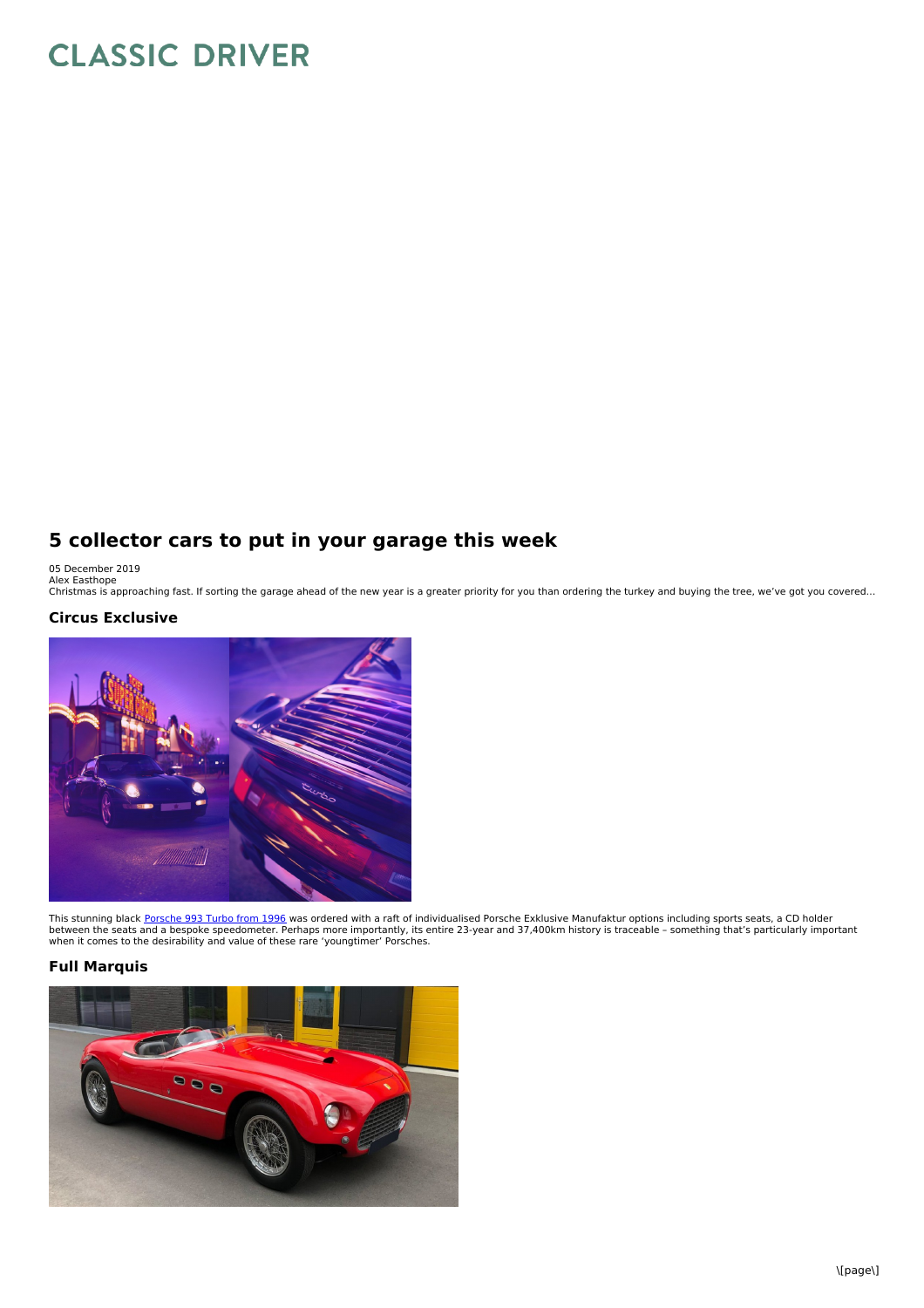

This gorgeous Vignale-bodied <u>Ferrari 250 Mille Miglia [Spyder](https://www.classicdriver.com/en/car/ferrari/250/1953/722112)</u> was delivered new to Alfonso de Portago, the Spanish aristocrat, jockey, bobsledder, pilot, polo player, racing<br>driver and playboy. Yes, he really could turn h retiring from the former but finishing an incredible second overall in the latter. If you'd like to channel the remarkably multitalented bon vivant in next year's Mille Miglia or<br>Tour Auto, here's your chance.

## **A worthy Grand Tourer?**



A few years ago, we headed to the island of Tenerife to find out if the McLaren 570GT was worthy of its 'Grand Touring' nomenclature. What we experienced whose inherent<br>characteristics didn't necessarily lend themselves to shade of dark green is the same as that found on the unicorn F1 GT prototype, which McLaren still owns.

#### **Plastic fantastic!**



Who doesn't love a fast Ford? For us, the whale-tailed Sierra [Cosworth](https://www.classicdriver.com/de/car/ford/sierra/1988/721662) evokes grainy images of Andy Rouse in his white-and-blue Kaliber-liveried RS500 going hammer and<br>tongs with Steve Soper's Texaco-sponsored Cossie at Br

#### **Homage**